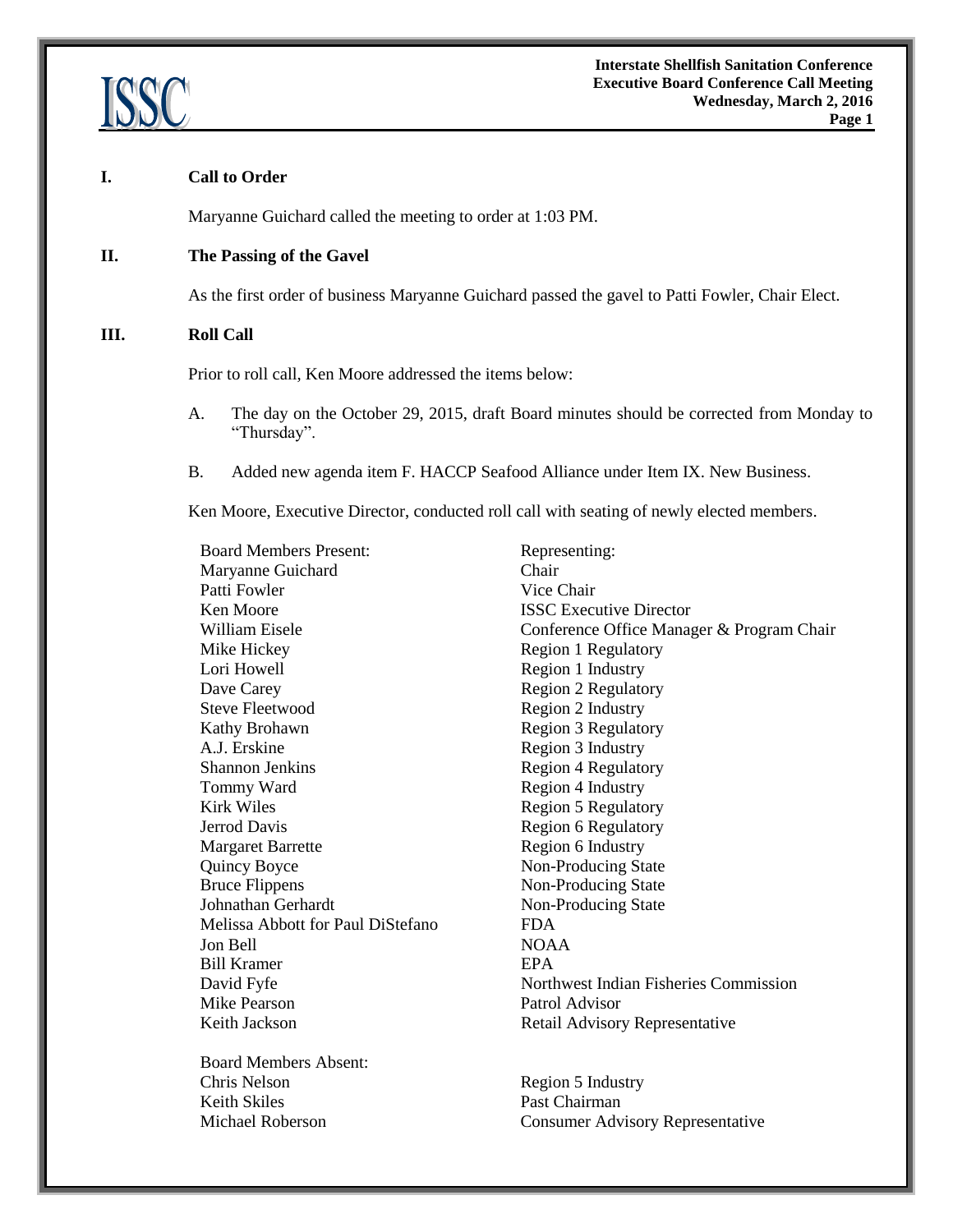| Others in Attendance: |            |
|-----------------------|------------|
| Bill Jones            | <b>FDA</b> |
| Laurie Farmer         | <b>FDA</b> |
| <b>ISSC Staff</b>     |            |

C. Board Vacancy Region 4 Regulatory

Ken Moore explained that the Region 4 seat was vacated by the retirement of Patti Fowler (North Carolina). Region 4 regulatory members have recommended Shannon Jenkins to fill this seat. A motion was made to approve this recommendation. The motion was seconded and approved by the Board with a voice vote.

D. Board Vacancy Non-Producing State

Ken Moore reported that this vacancy was the result of the resignation of Terri Gerhardt (Ohio). He indicated the non-producing members were polled and have recommended Bruce Flippens (Washington, DC Department of Health) to replace Terri. A motion was made to approve this recommendation. The motion was seconded and approved by the Board with a voice vote.

#### **IV. Approval of Minutes**

- A. October 26, 2015 Draft Minutes A motion was made and seconded to approve the draft minutes. The motion passed with a voice vote by the Board.
- B. October 29, 2015 Draft Minutes A motion was made and seconded to approve the draft minutes. The motion passed with a voice vote by the Board.

#### **V. Introductory Comments**

A. Chair, Patti Fowler

Patti Fowler indicated she was honored to have been elected as Board Chair and welcomed the new members of the Board. She encouraged active participation. She thanked Maryanne for her excellent job and for being a strong leader as the ISSC Board Chairperson.

B. FDA, Melissa Abbott Melissa Abbott commented that Paul DiStefano's retirement is coming soon and it is time for FDA to start thinking about who will fill his shoes.

#### C. NOAA/NMFS, Jon Bell Jon Bell expressed the desire of NOAA/NMFS to lend ISSC more expertise. They will soon be hiring a replacement for Calvin Walker and filling two other new positions. He said they are working to increase NMFS participation. He indicated that ISSC is a main clientele for NOAA/NMFS.

D. EPA, Bill Kramer

Bill Kramer updated the Board on the following items (report attached):

- 1. Clean Water Act Recommended Water Quality Criteria for Recreational Waters (Swimming)
- 2. EPA Development of Ambient Water Quality Criteria for Viruses Bacteriophage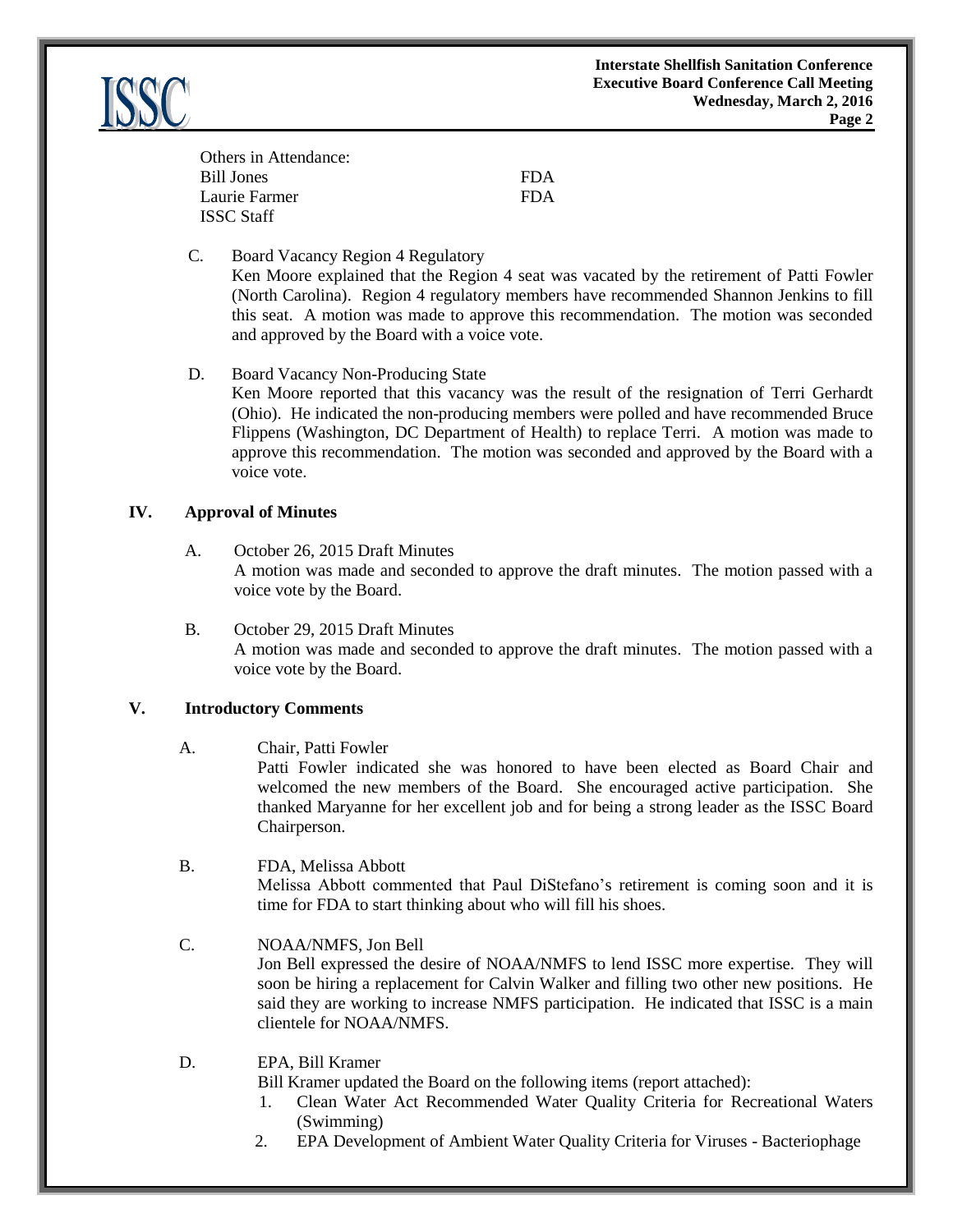

- 3. EPA Development of Recreational Ambient Water Quality Criteria (AWQC) for Cyanotoxins
- 4. Ocean Acidification (OA)
- 5. Beach Marine Sanitary Survey Tool Demonstration
- 6. Harmful Algal Blooms (HABS)
- 7. Microplastics in Shellfish [Margaret Murphy] Trash Free Waters Program EPA OW/OWOW/MCPB

## **VI. Program Chairman's Report**

2016 Fall Executive Board Meeting

Bill Eisele reported the Board had been polled and he has received seven responses and the majority of the responses would like a late October meeting. Several locations were suggested for the meeting. He suggested the Executive Office review flight and hotel cost and select a site. Ken Moore commented that this item can be addressed by email.

## **VII. Executive Committee Report**

- A. Grant Updates
	- 1. 2016 FDA Cooperative Agreement
		- Ken Moore reported that this agreement ends on August 31, 2016, and he expects all activities to be completed.
	- 2. 2017 FDA Cooperative Agreement Application

Ken Moore reported that the ISSC will be submitting a five-year project application. FDA published a notice in the federal register on February 8, 2016 indicating they would provide up to \$500,000 to the ISSC in 2017. He said the Executive Office is in the process of completing the application which is due April 1, 2016.

3. FDA Small Conference Grant

Ken Moore reported that this grant was received from FDA to provide travel assistance to state regulatory shellfish personnel to attend the Biennial Meeting. The remaining balance is \$3,360.58. He said we anticipate closing this grant out and submitting a final report within the next 45-60 days. There are outstanding receipts which have not been submitted.

B. VC3 ISSC Website Redesign and Update

Ken Moore explained to the Board that our website is approximately ten years old and should be redesigned and updated to continue to keep pace with current technology. The VC3 proposal was included in Board materials. A motion was made and seconded to approve the VC3 proposal to redesign and update the ISSC website. The Board approved the motion with a voice vote.

# C. 2016 Budget

Ken Moore said the draft budget had been shared with the Board in October. He explained the budget is consistent with past budgets for non-meeting years. He said the cost of the website update is included but the amount for staff benefits was omitted until the Board makes a decision on staff benefits. A motion was made and seconded to approve the 2016 budget. The budget was adopted with a voice vote by the Board.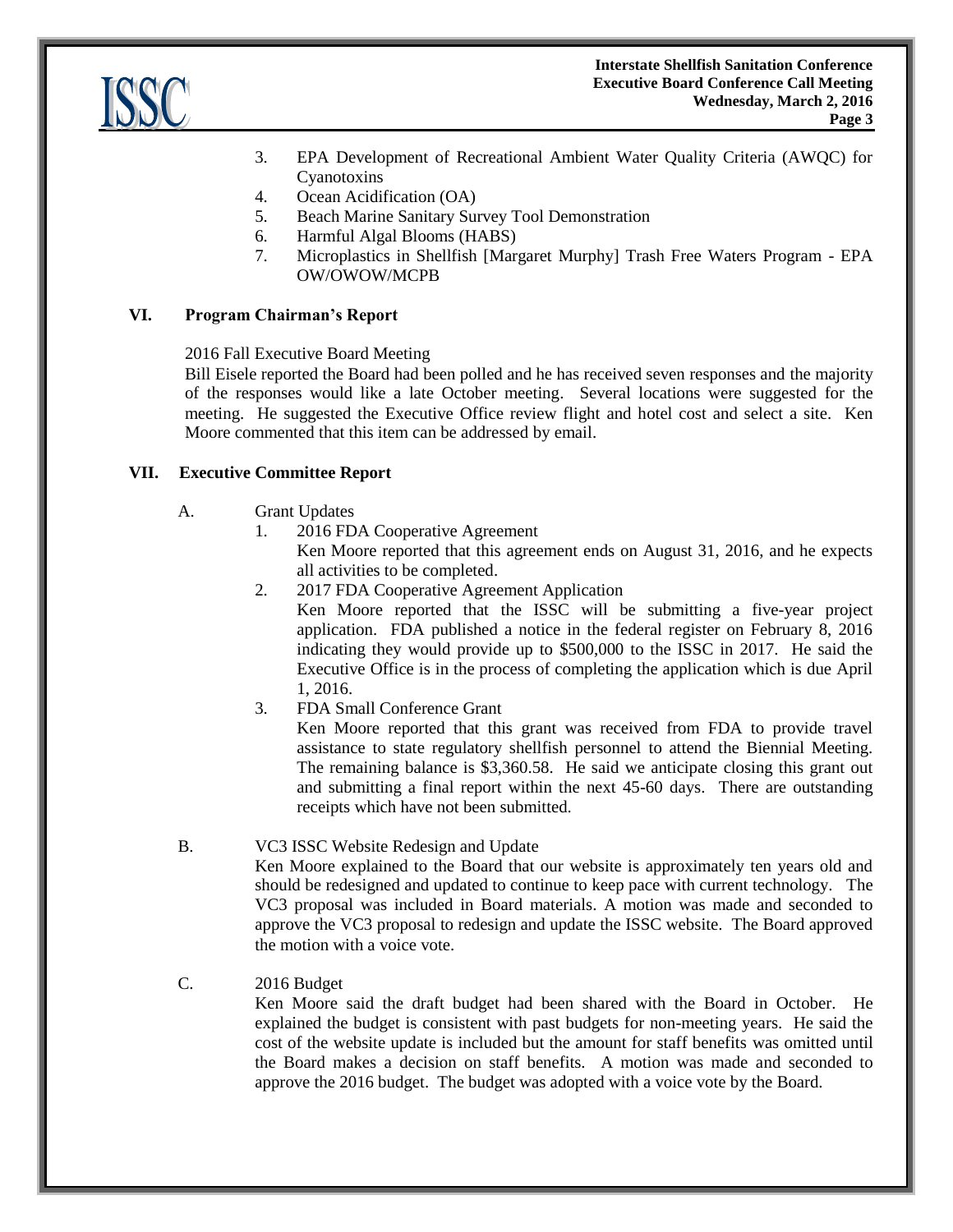

- D. Staff Performance Reviews Maryanne Guichard recommended delaying discussion of this item until the Board convenes in Executive Session.
- E. Staff Benefits Maryanne Guichard recommended delaying discussion of this item until the Board convenes in Executive Session.

#### **VIII. Old Business**

## A. US/EU Equivalency Agreement

Melissa Abbott updated the Board with the following information:

- FDA had a face-to-face meeting in November which resulted in decision to proceed with equivalency recognition.
- A federal register notice has been drafted and is going through the clearance process at FDA.
- The notice should be published in late summer and will cover the entire history of project.
- There will be a comment period for at least sixty (60) days.
- She encouraged ISSC and individual members of ISSC to submit comments on the notice.
- She indicated that it will be the end of the year before a final document will be ready.
- FDA recently learned that EU has established a new toxin meat standard and FDA is working to see if this will necessitate any changes under the agreement.
- FDA is currently only working with Spain and The Netherlands

Ken Moore commented that it appears that this initial equivalency agreement will involve the countries of Spain and The Netherlands and the States of Washington and Massachusetts only. He said he had received a lot of phone calls concerning this issue. He mentioned that ISSC sent a memo to all states asking if they would like to participate in this program and did not get a lot of response. For those receiving inquiries he suggested they contact Paul DiStefano (FDA) or Ken Moore (ISSC). Lori Howell asked if there will be an opportunity for future participation by additional states. Melissa Abbott responded that FDA had insisted this is national program and there is no reason they should not take product from all states. She said FDA was unsuccessful in convincing the EU. Within the federal register notice a section on how to go about adding additional states and EU adding additional countries will be included. Steps will be outlined in the federal register notice. In response to Patti Fowler, Ken Moore explained the usual process that ISSC follows for Executive Board input in ISSC comments. Ken said he will draft comments and send to the Board for review and comment. Margaret Barrette asked that Ken work with the Foreign Relations Committee during process of drafting comments. Bill Kramer suggested each state, tribe, and territory respond so their comments will be on file. Ken said ISSC will advise all states when the notice is published so they will have an opportunity to comment. No action was needed by the Board.

#### B. 2015 Work Plan Evaluation

A motion was made and seconded to approve the 2015 Work Plan Evaluation as submitted. The motion was approved with a voice vote by the Board.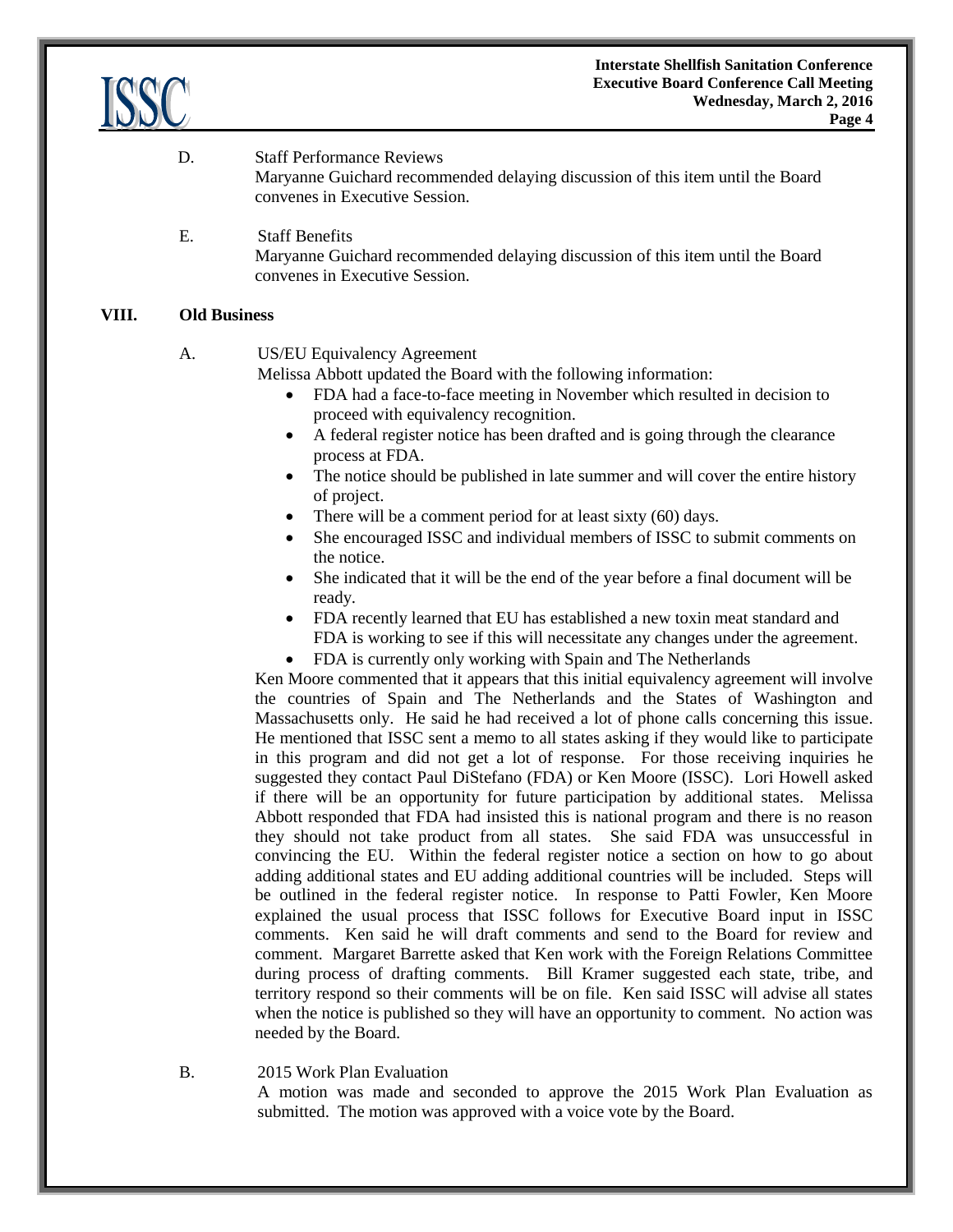

#### C. 2016 Work Plan

A motion was made and seconded to approve the 2016 Work Plan with and an editorial clarification to the Communications Section on Page 1 to add the word "Website" to the Redesign and Update item. The motion was approved with a voice vote by the Board.

#### D. ISSC Issue to Conference for Food Protection Ken Moore explained that the Executive Office had been directed to develop and submit an Issue to the Conference for Food Protection. The Conference for Food Protection meeting is April 16-20, 2015, in Boise, Idaho. The Issue was furnished in Board materials and no action is required by the Board.

#### E. Vibrio Research Projects

Patti Fowler advised the Board the Executive Director was recommending that the Board approve appointment of a committee to review the final reports from the existing Vibrio research contracts and develop a Request for Proposal (RO) for existing \$67,000 and available future funds from the 2017 FDA Cooperative Agreement. A motion was made to approve the motion. The motion was seconded and approved with a voice vote by the Board.

NOTE: Kathy Brohawn asked if the ISSC Executive Office had made a formal request to FDA in response to Item IV. C. in the October 29, 2015, minutes of the Executive Board. Ken Moore responded that the request had not been made and committed to do this within the next thirty (30) days.

#### **IX. New Business**

- A. FDA Response to 2015 Summary of Actions
	- 1. Proposal 15-105 Opening Growing Areas Closed Due to Biotoxins Melissa Abbott said FDA supported the Conference's vote of no action and recommendation is not to refer to committee but appoint committee to review current state practices and the NSSP Guidance Document. A motion was made and seconded that the Biotoxin Committee assess Biotoxin testing inconsistencies that were outlined in the proposal, make recommendations, and report back to the Executive Board. The motion was approved with a voice vote by the Board.
	- 2. Proposal 15-208 Reduced Oxygen Packaging (ROP) A motion was made and seconded to include the recommendation of FDA into the charge of the Reduced Oxygen Packaging Committee. The motion was amended to state that following initial committee discussion that if funding is available consider a ROP workshop similar to the workshop held for MSC. The motion was approved with a voice vote by the Board.

# B. 2015 NSSP Guide Revision

Ken Moore reported that the Executive Office is currently working on the update to make the changes that were adopted in Utah. He said he expects to send the document to FDA for review within the next week. Ken said we are ahead of schedule and we are hoping the new revision will be available in about three to four months.

#### C. Procedures for Canadian Outbreak Notification to FDA/ISSC

Ken Moore reported that this item was discussed at the closing Board meeting in Utah. Canada had a *V.p.* recall late last summer and they did not provide the notification that is required in Chapter II. of the Model Ordinance. He indicated FDA and ISSC held a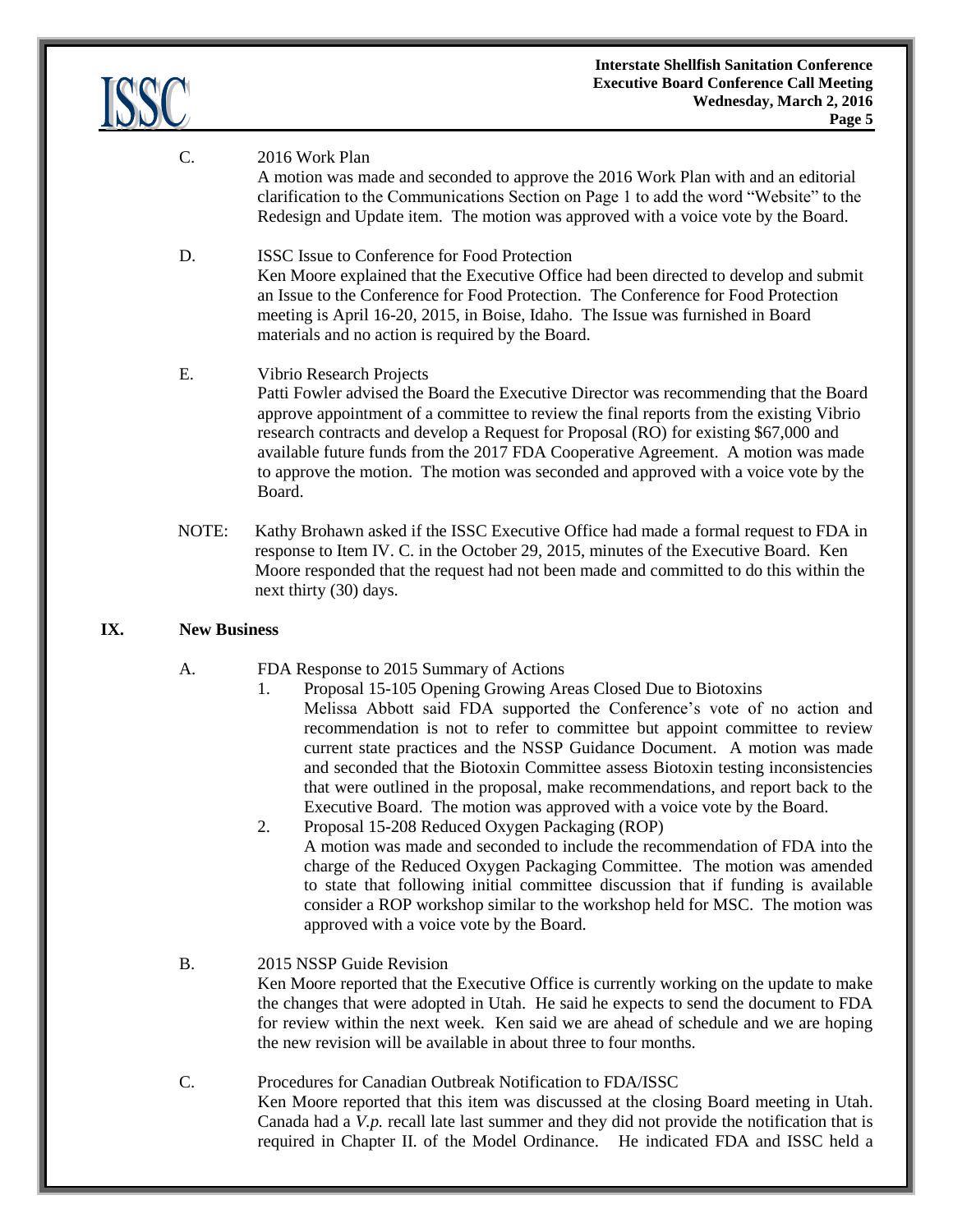conference call about three weeks ago with members of the Canadian Health Inspection Agency to talk about confidentiality issues Canada has. Canada will be sharing a proposal with FDA and ISSC that will be shared with the Board. Canada indicated that they can meet the requirements of Chapter II. without violating their confidentiality laws. No action was required by the Board.

D. Proposal 15-102 MSC Guidance Document

Patti Fowler advised that the Committee held a conference call on February 3, 2016, and following discussion of the concerns of Voting Delegates on Proposal 15-102 agreed with editorial changes to the language in Model Ordinance Chapter IV. @ .03 C. (2) c. iii as suggested by Executive Director Ken Moore. The editorial changes are as follows:

## Model Ordinance Chapter IV. @ .03 C. (2)

- (c) For management plans based on waste water system discharge function or pollution sources other than waste water system discharge criteria that reliably predict when an area that was placed in the closed status because of failure to comply with its conditional management plan can be returned to the open status. The minimum criteria are:
	- (i) Performance standards of the plan are fully met;
	- (ii) Sufficient time has elapsed to allow the water quality in the growing area to return to acceptable levels;
	- (iii) Sufficient time has elapsed to allow the shellstock to reduce pathogens that might be present to acceptable levels. Studies establishing sufficient elapsed time shall document the interval necessary for reduction of coliform levels in the shellstock to pre-closure levels. The study may establish criteria for reopening based on coliform levels in the water. $\frac{1}{2}$  and (iv) For Conditional Management Plans based on waste water system discharge performance and Ffor SSCAs utilizing MSC, sufficient time has elapsed to allow the shellstock to reduce pathogens that might be present to acceptable levels. Studies establishing sufficient elapsed time shall document the interval necessary for reduction of viral levels in the shellstock. Analytical sample results shall not exceed a level of 50 MSC per 100 grams or pre-determined levels established by the Authority based on studies conducted on regional species under regional conditions. These studies may establish criteria for reopening based on viral levels in the shellfish meats or the area must be in the closed status until the event is over and twenty-one (21) days have passed; and
	- (iv) Shellstock feeding activity is sufficient to achieve microbial reduction.

The Committee also recommended that they be charged to further discuss the four items listed below and develop recommendations for addressing these concerns.

- 1. The more appropriate placement of the 50msc/100g language would be in the microbiological standard section of Chapter IV.
- 2. Clarification of which conditional classification is appropriate for MSC use.
- 3. The language of Proposal 13-118 provides a rationale for 1000 to 1 but does not include guidance for other classifications to be used for areas adjacent to WWTP.
- 4. All of the Public Health Explanation and Guidance Document language should be harmonized in the NSSP Guide to make sure the language is consistent.